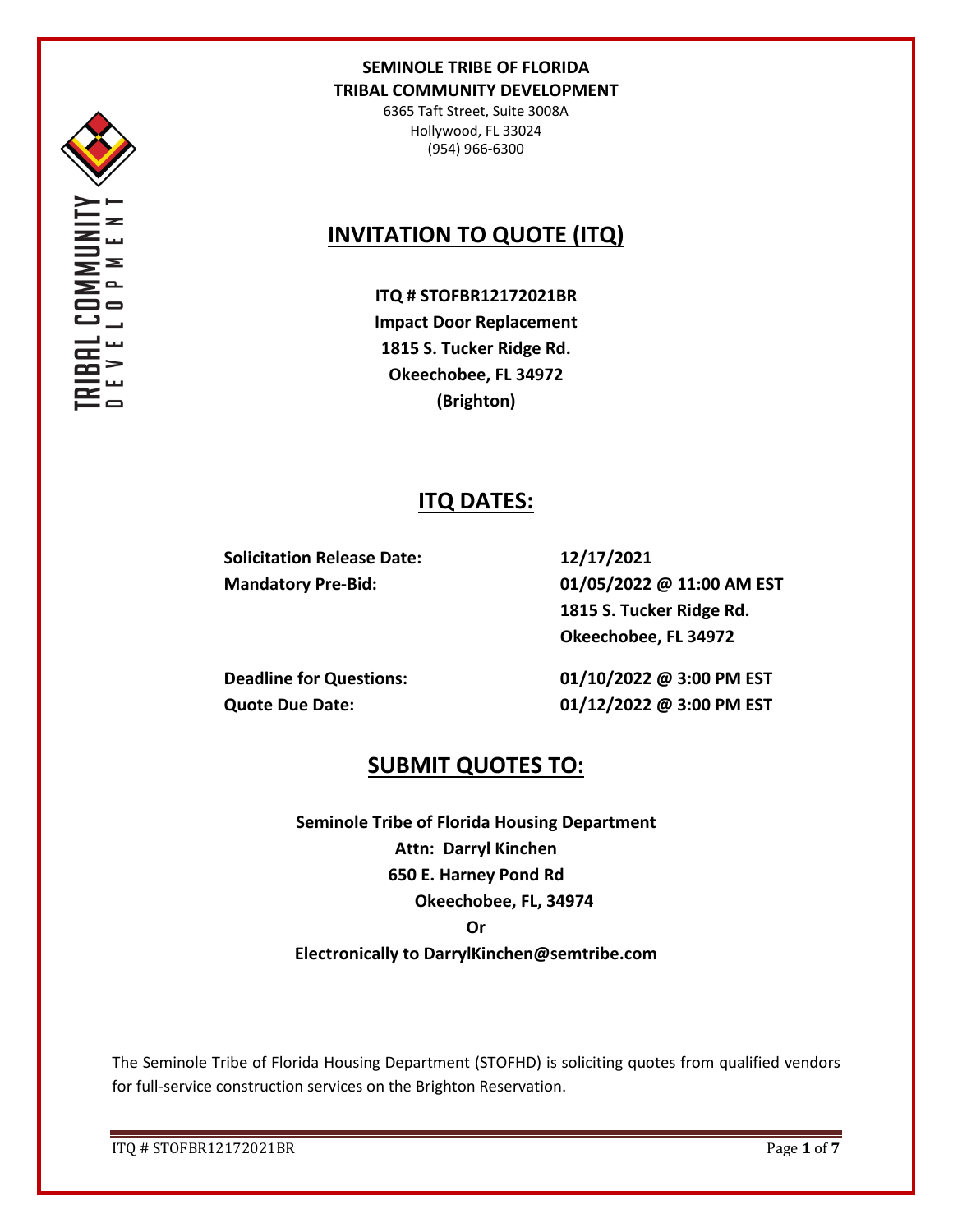6365 Taft Street, Suite 3008A Hollywood, FL 33024 (954) 966-6300

## **SECTION 1: INTRODUCTION AND INSTRUCTIONS**

### **1.0 INTRODUCTION**

This ITQ provides prospective firms with sufficient information to enable them to prepare and submit quotes to the Seminole Tribe of Florida Housing Department (STOFHD) for The STOFHD is initiating this competitive ITQ to qualified Vendors who are in the business of providing General Contractor Services, capable of completing numerous job functions/services in a timely manner and therefore, seeks to enter into an Agreement with that Vendor.

### **1.1 INSTRUCTIONS**

This Invitation To Quote (ITQ) contains the instructions governing the quotes to be submitted and the material to be included therein; as well as any mandatory requirements that must be met to be eligible for consideration. All requests for clarification and/or any additional questions regarding this ITQ must be submitted via email to: DarrylKinchen@semtribe.com

 Seminole Tribe of Florida Housing Department ATTN: **Darryl Kinchen**

 **650 E. Harney Pond Rd Okeechobee, FL, 34974**

A mandatory pre-bid meeting at the home is scheduled for **Wednesday, 1/05/2022 at 11:00 am.** 

**Only those emailed or sealed quotes received in this Brighton Housing Department office on or before the Due Date and time will be eligible for consideration. Any quote received after the Due Date and time, regardless of the method of delivery, will be discarded**.

The STOFHD hereby notifies all bidders that if your quote is selected, you will be required to enter into a formal contract with the Seminole Tribe of Florida for the services you are bidding. You will also be required to meet all company vendor, insurance and certification requirements.

The STOFHD reserves the right to reject any or all quotes, to waive formalities or informalities, and to award contract, either in whole or in part. The right is also reserved to select minority vendors and/or vendors with tribal member ownership.

All quotes submitted become the property of STOFHD upon receipt. The content of all quotes shall be kept confidential.

ITQ # STOFBR12172021BR Page **2** of **7**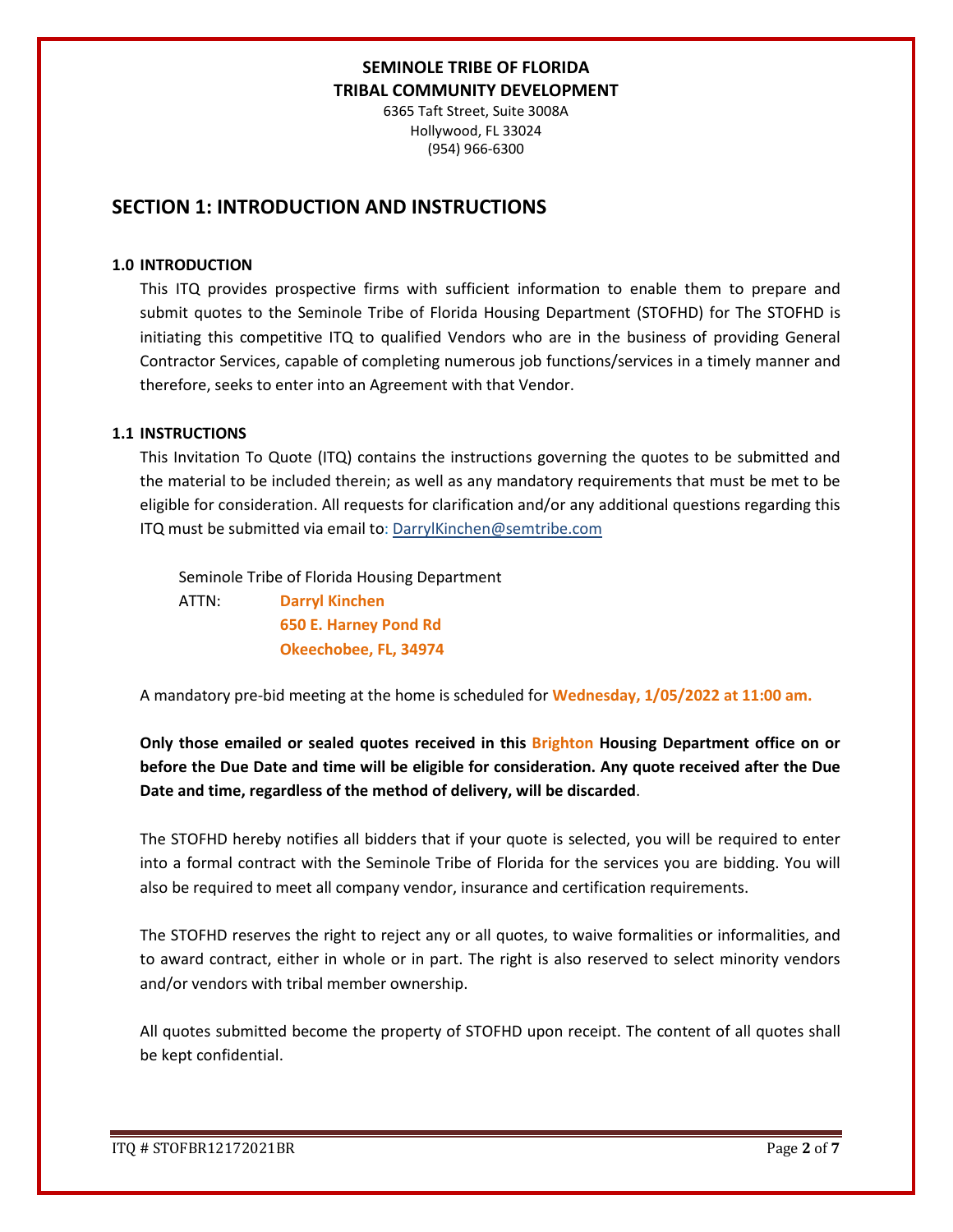6365 Taft Street, Suite 3008A Hollywood, FL 33024 (954) 966-6300

## **SECTION 2: GENERAL REQUIREMENTS**

### **2.0 OBJECTIVE**

The objective of this ITQ is to provide sufficient information to enable qualified Respondents to submit written quotes. This ITQ is neither a contractual offer nor a commitment to purchase any products or services. All information contained in the quote must be legible. Any and all corrections and or erasures must be initialed. **Each quote shall be signed in ink by an authorized representative of the respondent**. The contents of the quote submitted by the successful respondent of the ITQ may become part of the contract awarded as a result of this solicitation.

#### **2.1 SCOPE OF WORK (SOW)**

The Scope-of-Work ("SOW") contained in the Attachments describes the services expected for a Contractor to provide the STOFHD. Respondent must ensure that all such services contained in the SOW are provided for in every particular and shall meet or exceed the level of quality, availability, features, functionality, frequency, accuracy, and performance.

The silence of specifications or requirements as to any detail contained in this document or any of the attachments or exhibits, or the apparent omission from any specifications or requirements, or a detailed description concerning any point, shall be regarded as meaning that only the best commercial practices shall prevail and that only material and workmanship of the finest quality are to be used. All interpretations of the Scope of Work shall be made on the basis of this statement.

#### **2.3 NOTIFICATION**

Each respondent submitting a quote in response to this ITQ will be notified in writing as to acceptance or rejection of their quote. Release of notification letters should be within sixty (60) days of the quote submission date. STOFHD reserves the right to delay this action if it is deemed to be in the best interests of STOFHD.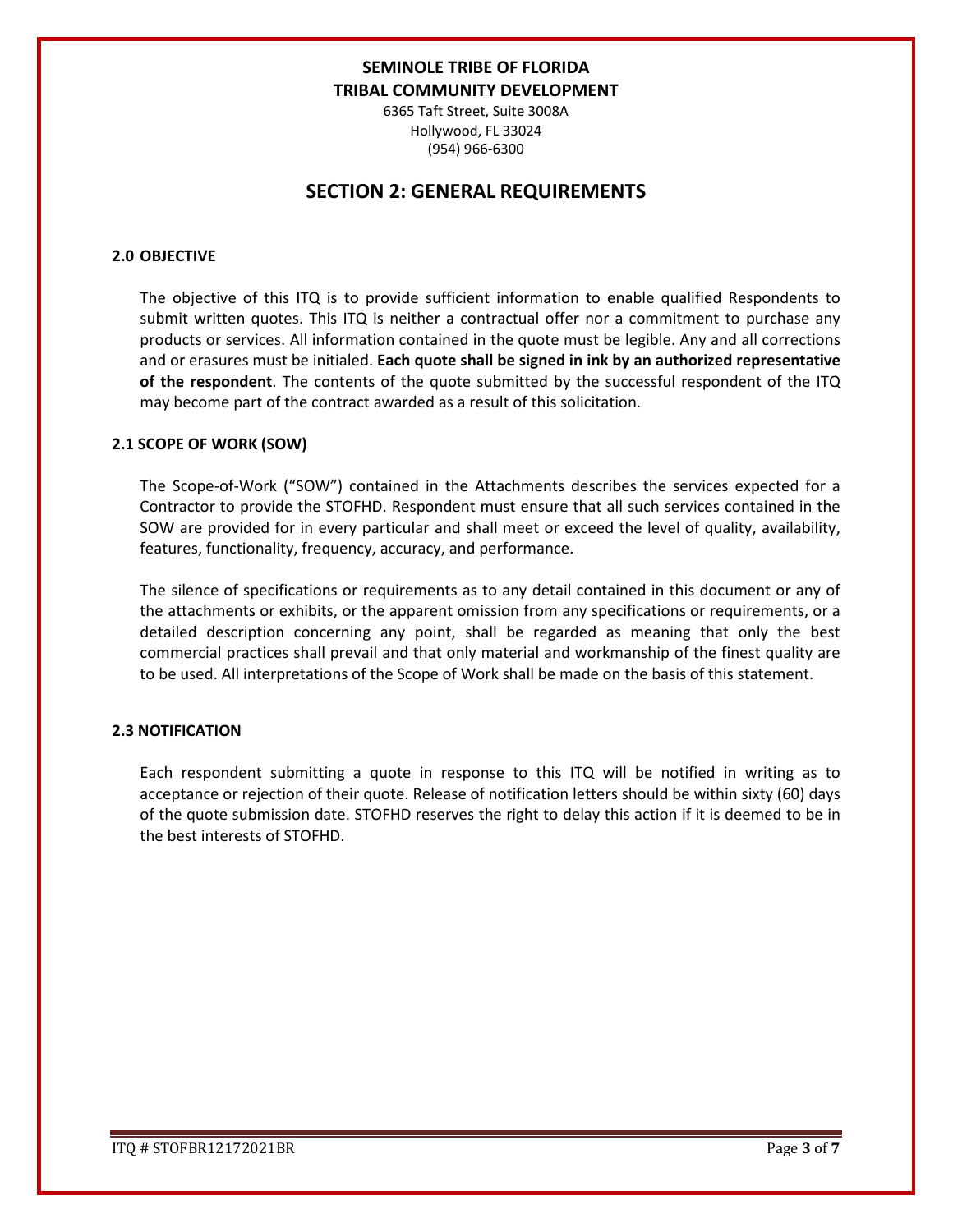6365 Taft Street, Suite 3008A Hollywood, FL 33024 (954) 966-6300

## **Housing Standardized Request for Repairs/Construction**

### **Bathroom:**

- All wood cabinets are required at all times, when like for like is stated if current cabinet is particle board, include in the bid the price to replace with all wood
- Dur-rock on walls in the shower or tub area
	- o All joints, corners and around windows must be sealed with red guard
	- o Extend the Dur-rock 2' on all sides beyond the shower or tub
- Shower floor mortar bed, no foam or any other products should be used
	- o Minimum 2-4% pre-slope
- Liner should be water tested for 24 hours
	- o Minimum 6 inches
- All floor tile should be slip/skid resistant
- Shower floor tile should be a maximum of 2x2 mesh
- Provide backing for all walls inside tub/shower area between 32" and 38"
- Faucets should be Kohler or Delta
- From shower diverter to shower head piping must be copper tubing and copper fittings o Secure the diverter and pipe fittings securely
- When tiling the walls extend 2 feet passed the shower or tub
- ADA bathroom the entire bathroom must be tile a minimum of 4 feet
- All toilets must be Kohler highline
- All exhaust must be vented through the roof or soffit
	- o The exhaust fan and light for the bathroom must be on the same switch
- All paint must be high gloss

### **Kitchen:**

- All wood cabinets are required at all times, when like for like is stated if current cabinet is particle board, include in the bid the price to replace with all wood.
- All sinks should be deep double drop in sinks
- Faucets should be Delta with a pull out spray hose
- Moisture resistant (purple) drywall
- Cabinet screws should be a minimum of  $2 \frac{1}{2}$  inches
	- o Efforts should be made to find a stud
- If drywall is removed from floor to ceiling, blocking must be provided for upper and lower cabinets

All microwave and kitchen hoods must be exhausted outside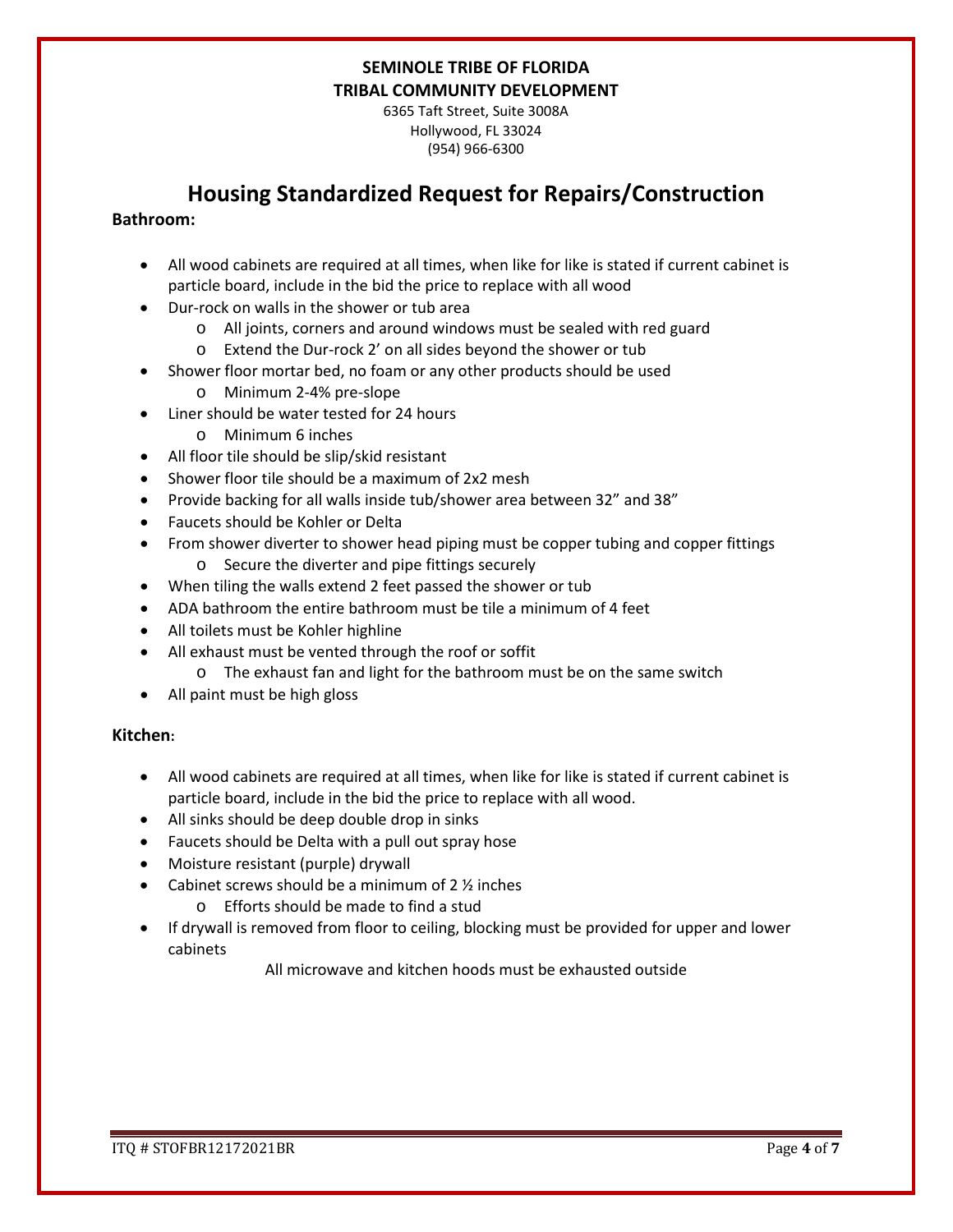6365 Taft Street, Suite 3008A Hollywood, FL 33024 (954) 966-6300

### **Mechanical/HVAC:**

- All AC units must be installed on a metal stand with a secondary pan and connect float switch
- A primary float switch must be installed and connected
- When replacing duct work all joints and seams must be taped and mastic
- All new HVAC units must be a minimum of 16 seer
- All flexible ducts must be a minimum of R8 R-value
- All disconnects should be the pull type non-fuse
- Rheem, Goodman, Night and Day units preferred
- Caulk around all AC vents
- Keyed lockout caps must be on all units

### **Water Heaters:**

- GE brand, replaced like for like gallon size
- Drain pan required
- TRV piped to the outside
- All water heaters should have a separate shut off switch
- New code required Energy conservation code chapter 4
- Heat traps are mandatory

### **General Notes:**

- Schedules must be submitted with all bids and updated any time there is a change
- Contractors are expected to work Monday-Friday, 8:00am-5:00pm unless otherwise specified by the project manager
- When installing new drywall in bedroom, living room etc., backing must be provided for TV's being mounted on the wall
- Place a chase and an outlet at the same area where backing is located
- Seal all recess lighting, caulk the lights to the ceiling
- Caulk around all exterior lights
- All exterior light fixtures must be LED
- Any penetration that are made through the wall to the exterior must be caulked or sealed
- Any new gutters must have leaf guard
- Any roof repairs/replacement must follow Miami-Dade standards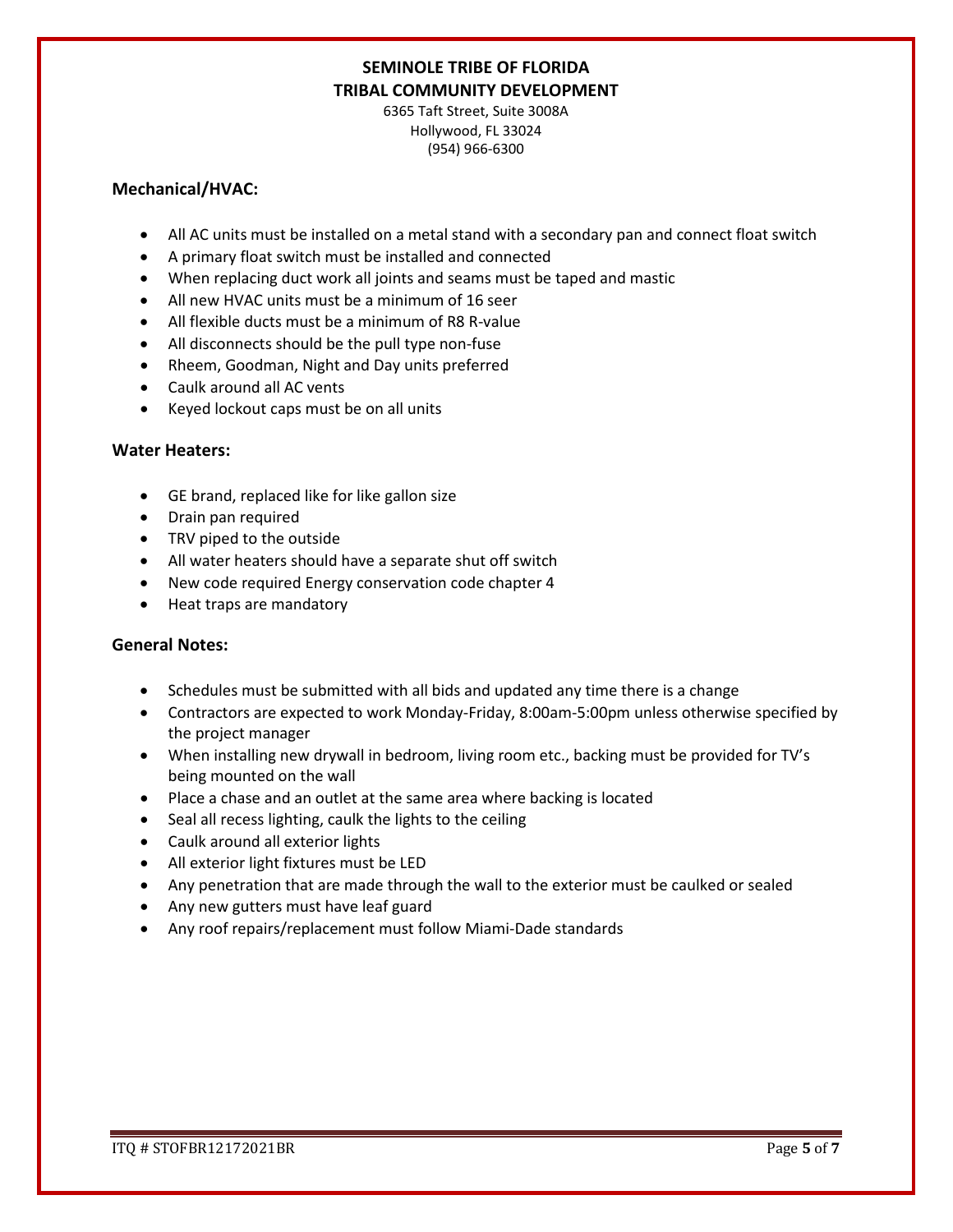6365 Taft Street, Suite 3008A Hollywood, FL 33024 (954) 966-6300

# **Scope of work Impact Door Replacement**

- Supply all labor and materials.
- All materials being installed shall be of equivalent make/model to the original material being removed. (Unless it has first been approved by the Housing Department)
- All work performed shall be as per code(s).
- **Schedule of Values and proposed Schedule shall be submitted with proposals.**
- Supply all drawings/prints and any other documentation needed by the Building Department.
- Clean up jobsite daily and before the final inspection of the completed job.
- Call the Building Department & Housing Department for all inspections, before and during the installation process. (Darryl Kinchen 954-279-4784)
- Contact Housing Department for final inspection, prior to leaving the jobsite.

### **General**

- Remove existing back doors & frame dispose of debris.
- Supply all labor and materials to install Impact Rated doors & frame (like for like), alternates to be approved by Housing Department.
- Contractor shall protect existing finishes, provide zip walls as needed to eliminate bugs and debris from entering the home.
- Repair all stucco & drywall around openings. Match as closely as possible.
- Caulk, prime, paint drywall on interior repairs.
- Caulk, paint exterior stucco repairs at opening.
- Final clean doors, opening, and remove all debris from site.

## **Contractor/Vendor Requirements:**

- It is the contractor's responsibility to obtain any and all permits required to perform the task listed in the above Scope of Work.
- A schedule must be provided before a PO will be requested.
- Send all invoices to [invoices@semtribe.com](mailto:invoices@semtribe.com) and copy project manager. DO NOT attempt process invoices through the Housing Department.